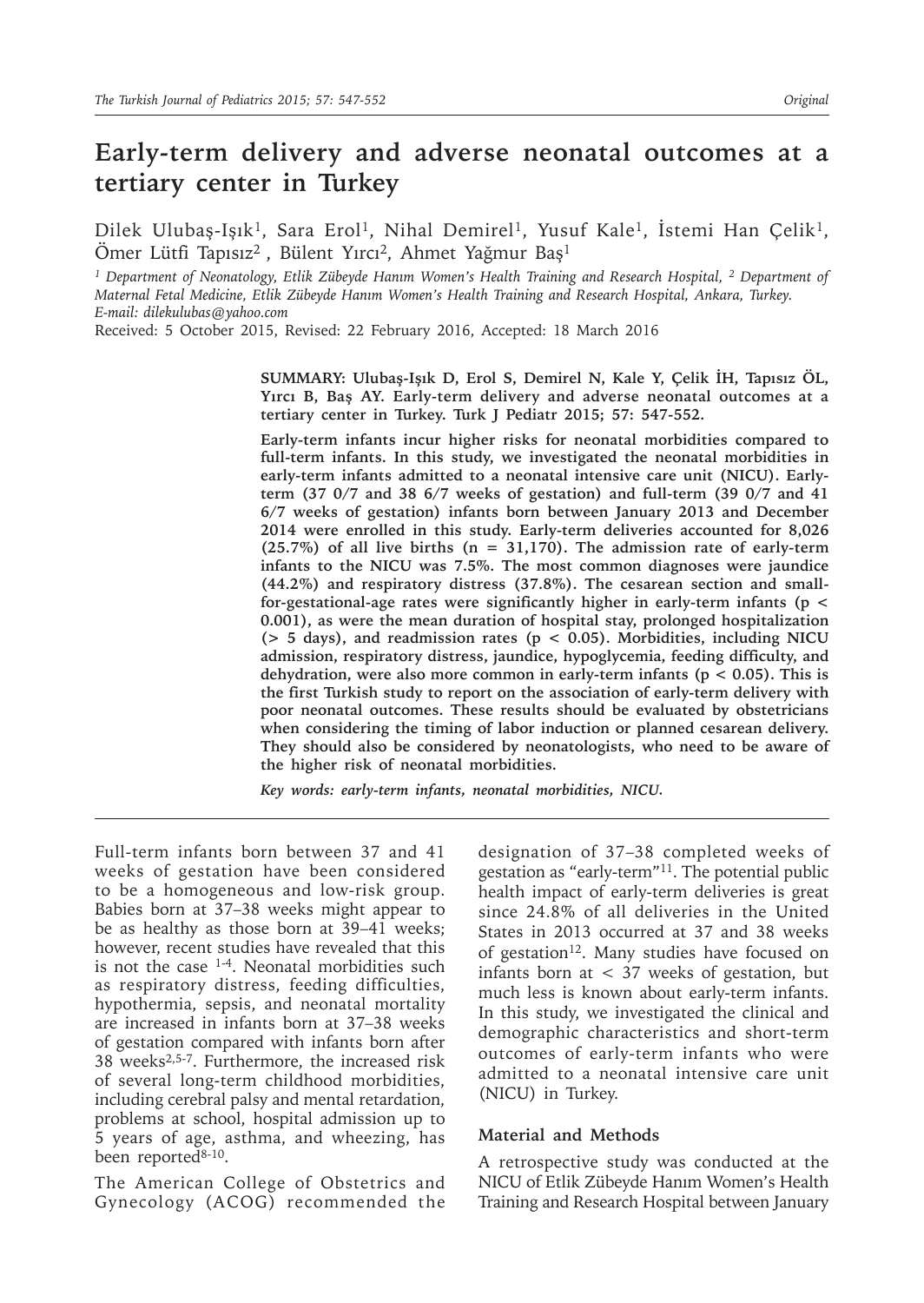2013 and December 2014. Early-term (born between 37 0/7 and 38 6/7 weeks of gestation) and full-term (born between 39 0/7 and 41 6/7 weeks of gestation) neonates were enrolled in this study. Clinical and demographic data were retrospectively collected from the patients' medical records. This study was approved by the Local Ethics Committee of our institution.

The demographic characteristics of the patients were collated, including sex, gestational age (GA), birth weight (BW), maternal age, maternal or gestational disease, and mode of delivery. GA was determined according to the maternal last menstrual period, early ultrasonography, or postnatal clinical examination results.

The primary outcome measure was admission to the NICU. Secondary outcome measures included respiratory morbidities, a diagnosis of transient tachypnea of the newborn (TTN), duration of hospital stay, prolonged hospitalization (defined as a neonatal hospital stay > 5 days), need for phototherapy, and readmission to the NICU.

 Clinical problems related to admission were defined as follows: *Respiratory distress*: respiratory morbidity that required admission of the infant to the NICU irrespective of any diagnostic test or therapeutic intervention. We further identified cases with TTN, meconium aspiration syndrome (MAS), and pneumonia. *TTN*: a benign disease of infants experiencing respiratory distress shortly after delivery that usually resolves within 3–5 days. *Jaundice*: documented, clinically apparent jaundice with laboratory measurement of the serum bilirubin

concentration according to American Academy of Pediatrics guidelines<sup>13</sup>. Sepsis: at least three of the following: bradycardia or tachycardia, hypotonia, hypotension, cyanosis, apnea, respiratory distress, tachypnea, poor skin color and perfusion, feeding difficulty, irritability, lethargy, elevated acute phase reactant, and positive blood culture. *Perinatal asphyxia*: an Apgar score of  $\lt$  5 at 5 min and 10 min, and an umbilical artery  $pH < 7.0$ , or a base deficit ≥ 12 mmol/L, or both. *Hypoglycemia*: a serum glucose concentration  $\langle 45 \rangle$  mg/dl in the first 24 h and < 50 mg/dl thereafter. *Feeding difficulties*: inability to breast or bottle feed, abdominal distension, or vomiting. *Small-forgestational-age* (*SGA*): infants with a BW below the 10th percentile for their GA based on the growth curves of Fenton14. *Polycythemia*: venous hematocrit  $> 70\%$  or  $> 65\%$  with symptoms such as hypoglycemia, feeding difficulty, and hypotonia. *Dehydration*: increased weight loss according to postnatal age with hypernatremia or abnormal renal function.

In addition to the clinical problems listed above, hospital stay, rehospitalization, and mortality were also recorded. Neonates were excluded if they had congenital anomalies and malformations (e.g., diaphragmatic hernia, gastroschisis, atresia of the gastrointestinal tract, meningomyelocele, hydrocephalus, chromosomal anomalies, and complex congenital heart disease) that would require NICU admission for an underlying conditionrelated intervention irrespective of GA. We also excluded multiple gestations.

### *Statistical analysis*

| Admitted to the NICU                                                                                         |                                 |                           |         |  |
|--------------------------------------------------------------------------------------------------------------|---------------------------------|---------------------------|---------|--|
|                                                                                                              | Early term infants<br>$(n=608)$ | Term infants<br>$(n=538)$ | P       |  |
| Mothers' age, years*                                                                                         | $28.2 \pm 5.9$                  | $27.4 \pm 5.8$            | 0.02    |  |
| Maternal risk factors (diabetes mellitus,<br>preeclampsia, prolonged rupture of<br>membrane and others), n % | 73 (12%)                        | 45 (8.3%)                 | 0.01    |  |
| Cesarean section $(n, %)$                                                                                    | 345 (56.7%)                     | 261 (48.5%)               | 0.006   |  |
| Birth weight, $(g^*)$                                                                                        | $3041 \pm 607$                  | $3335 \pm 513$            | < 0.001 |  |
| Small for gestational age $(n, %)$                                                                           | 91 (15%)                        | 24 (4.5%)                 | < 0.001 |  |
| Large for gestational age $(n, \%)$                                                                          | 62 (10.2%)                      | 75 (13.9%)                | 0.025   |  |
| Gender, male $(n, %)$                                                                                        | 374 (61.5%)                     | 307 (57.1%)               | 0.132   |  |

**Table I.** Maternal and Neonatal Demographic Characteristics of Early Term and Full Term Infants

\* Values are presented as mean±SD. The bold entries represent statistically significant at the level of  $p < 0.05$ .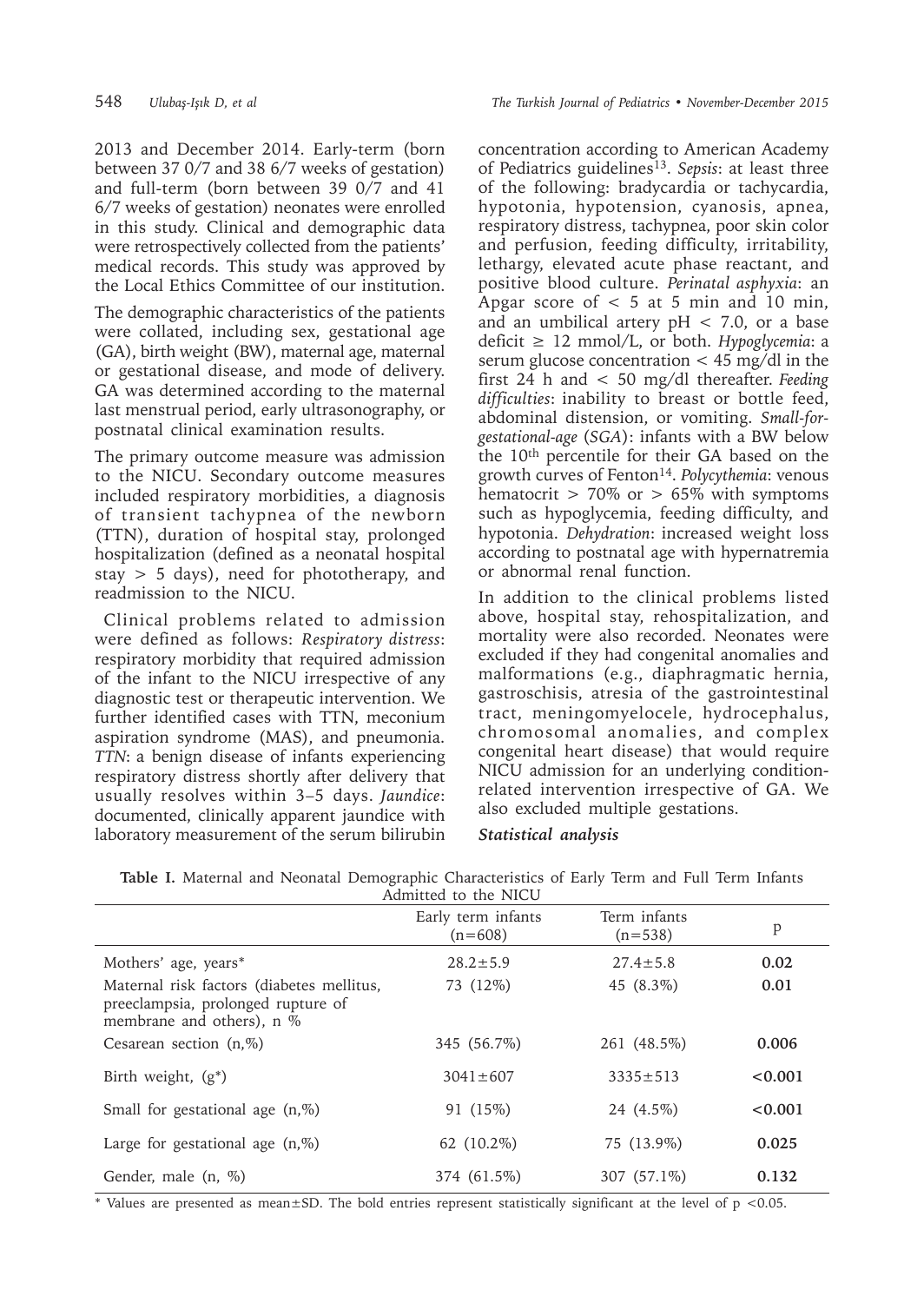

**Fig. 1.** Cohort Population Flow

| Table II. Admission Diagnosis of Early Term and Full Term Infants |  |
|-------------------------------------------------------------------|--|
|-------------------------------------------------------------------|--|

| Diagnosis $(n, %)$   | Early term infants<br>$(n=608)$ | Full term infants<br>$(n=538)$ | p     |
|----------------------|---------------------------------|--------------------------------|-------|
| Respiratory distress | 230 (37.8%)                     | 196 (36.4%)                    | 0.359 |
| Jaundice             | 269 (44.2%)                     | 262(48.7%)                     | 0.155 |
| Sepsis               | 12 (2%)                         | 15 (2.8%)                      | 0.437 |
| Perinatal asphyxia   | $8(1.3\%)$                      | 16 $(2.8\%)$                   | 0.092 |
| Feeding difficulty   | 33 (5.4%)                       | 6 $(1.1\%)$                    | 0.001 |
| Dehydration          | $21(3.5\%)$                     | $19(3.5\%)$                    | 0.630 |
| Hypoglycemia         | 30 (4.9%)                       | $15(2.7\%)$                    | 0.069 |
| Polycythemia         | $5(0.8\%)$                      | $9(1.6\%)$                     | 0.274 |

The bold entries represent statistically significant at the level of  $p<0.05$ .

The data were collected and analyzed using the SPSS version 17.0 (SPSS Inc., Chicago, IL). Student t-test and Mann-Whitney u test were used to compare continuous parametric and nonparametric variables. The chi-square  $(\gamma 2)$  test was used to compare categorical variables. Data are expressed as mean± standard deviation, or as percentages; the p-value was considered significant if <0.05 (two tailed).

#### **Results**

There were 31,170 births at Etlik Zübeyde Hanım Women's Health Training and Research Hospital during the 2-year study period; these included 5,600 (17.9%) premature births, 289 post-term births (0.9%), and 25,281 (81.1%) term births. During this period, the rate of delivery by cesarean section was 42%, of which 44% were repeated and 56% were primary.

Among all live deliveries, 8,026 (25.7%) were early-term between 37 and 38 6/7 weeks of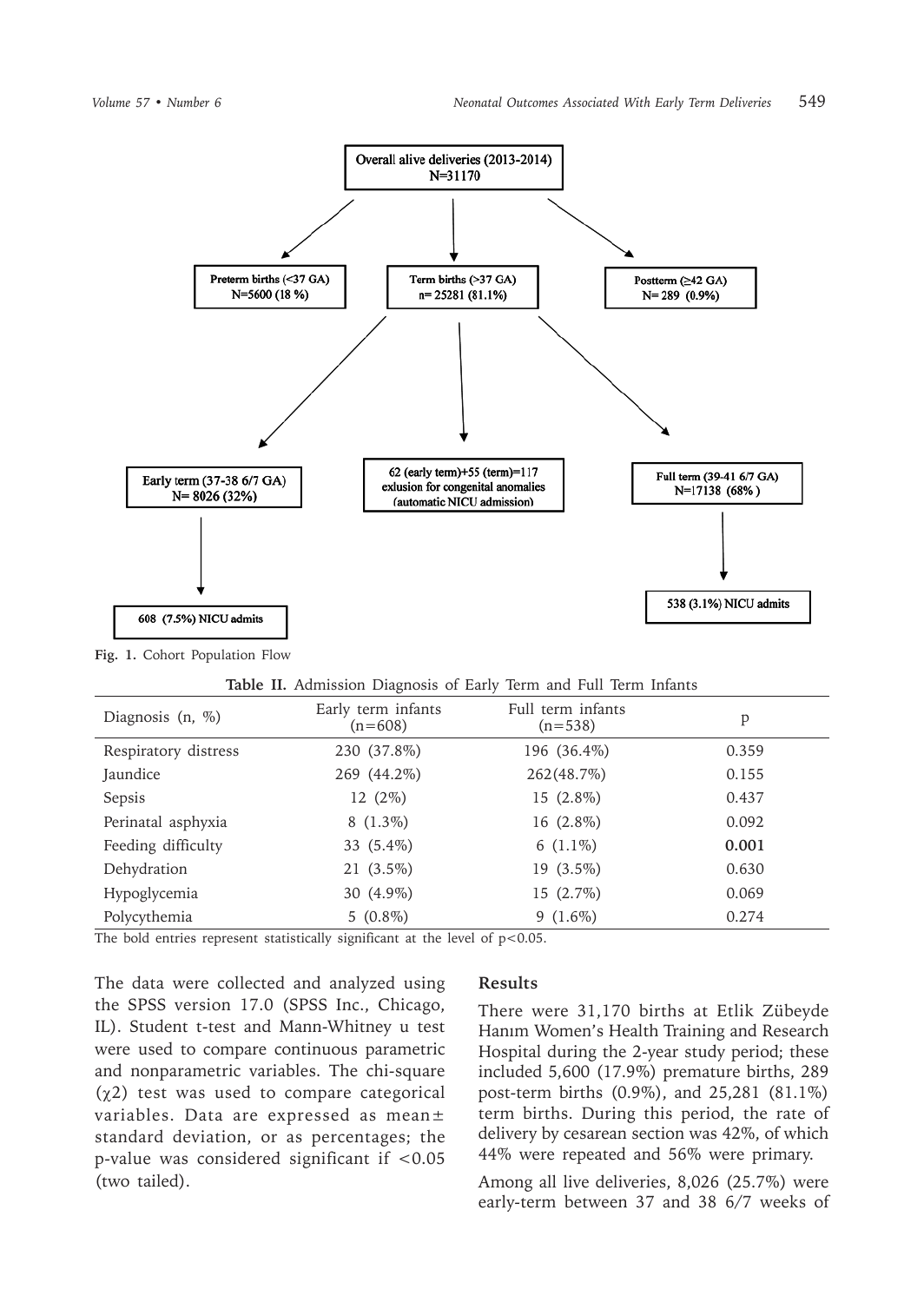|                                                            | Early term infants<br>$(n=608)$ | Full term infants<br>$(n=538)$ | р       |
|------------------------------------------------------------|---------------------------------|--------------------------------|---------|
| Duration of hospital stay, days*                           | $3.79 \pm 3.8$                  | $3,2 \pm 3.6$                  | 0.002   |
| Duration of hospital stay in infants<br>with TTN, days*    | $5.1 \pm 3$                     | $4.2 \pm 4.1$                  | 0.02    |
| Prolonged hospitalization $(> 5 \text{ days})$ ,<br>$n \%$ | 135 (22.2%)                     | 68 (12.6%)                     | < 0.001 |
| Readmission to the NICU, n,%                               | 31 $(5.1\%)$                    | $12(2.2\%)$                    | 0.012   |
| Neonatal death, n,%                                        | 4 $(0.7\%)$                     | $2(0.4\%)$                     | 0.695   |

**Table III.** The NICU Morbidities in Early Term Infants and Compared to Full Term Infants

\* Values are presented as mean± SD. The bold entries represent statistically significant at the level of p<0.05. NICU: neonatal intensive care unit, TTN: transient tachypnea of the newborn.

gestation, while 17,138 (54.9%) were fullterm between 39 0/6 and 41 6/7 weeks. The admission rates to the NICU for early-term and full-term infants were 7.5% and 3.1%, respectively. There were 3,809 admissions to the NICU during the study period; these included 608 (15.9%) early-term and 538 (14.1%) full-term infants. Of the term neonates  $(> 37$  weeks),  $117$   $(3.5\%$  of all births) were excluded because of congenital malformations that would have automatically required NICU admission (Fig. 1).

The maternal and neonatal demographic characteristics of early-term and full-term infants admitted to the NICU are listed in Table I. The full-term infants weighed significantly more than the early-term infants ( $p < 0.001$ ). The rate of SGA was significantly higher in early-term infants compared to full-term infants  $(p < 0.001)$ , while the large-for-gestational-age (LGA) percentages were similar in this study. There was a significant difference in the mode of delivery between the two groups, with 56.7% of early-term neonates being born via cesarean section compared with 48% of fullterm infants. Maternal risk factors for early-term infants were reported in 73 (12%) neonates, the most common being gestational diabetes (37.5%), pre-eclampsia (21.3%), and preterm rupture of membranes (14.2%).

A significantly greater number of early-term infants (608/8,026; 7.6%) required NICU admission compared with full-term infants (538/17,138; 3.1%). The main diagnoses of the early-term infants were jaundice  $(n = 269)$ and respiratory distress ( $n = 230$ ). Of the patients diagnosed with respiratory distress, 218 were diagnosed with TTN and 12 with pneumonia, MAS, and persistent pulmonary hypertension. The diagnoses of the early-term and term neonates on admission to the NICU are given in Table II.

The mean duration of hospital stay and prolonged hospitalization were both significantly higher in early-term infants compared with full-term infants ( $p = 0.002$ ) (Table III). In addition, the duration of hospitalization in infants with TTN was significantly longer in early-term infants compared with full-term infants ( $p = 0.02$ ). The rates of rehospitalization were significantly higher in early-term infants (5.1%) compared to full-term infants (2.2%), with diagnoses such as jaundice, dehydration, and feeding difficulty  $(p = 0.012)$ . The neonatal mortality rates were similar between the two groups ( $p > 0.05$ ).

The overall morbidity and mortality rates are listed in Table IV. Compared with full-term infants, early-term infants had significantly higher rates of required NICU admission  $(7.5\% \text{ vs. } 3.1\%),$  respiratory distress  $(2.8\% \text{ vs. } 3.1\%)$ 1.1%), TTN (2.7% vs. 1%), jaundice (3.3% vs. 1.5%), hypoglycemia (0.2% vs. 0.08%), feeding difficulty (0.16% vs. 0.03%), and dehydration (0.2% vs. 0.1%).

## **Discussion**

There is increasing awareness of the clinical risks and morbidities of early-term infants. Previous studies have shown that early-term infants are associated with a significant increase in neonatal morbidity and poor long-term outcomes compared with full-term infants 2,5,9.

There are approximately 16,000 births every year at our hospital. Of these, 80.8% of inborn infants are term, and 31.7% of term infants are born between 37 and 38 6/7 weeks of gestation. Thus, of all newborn infants delivered, more than two out of every ten (25.6%) are earlyterm. Our results show that early-term infants had a higher incidence of neonatal morbidity with the risk of being admitted to the NICU, and prolonged hospitalization compared to fullterm infants; this is consistent with previously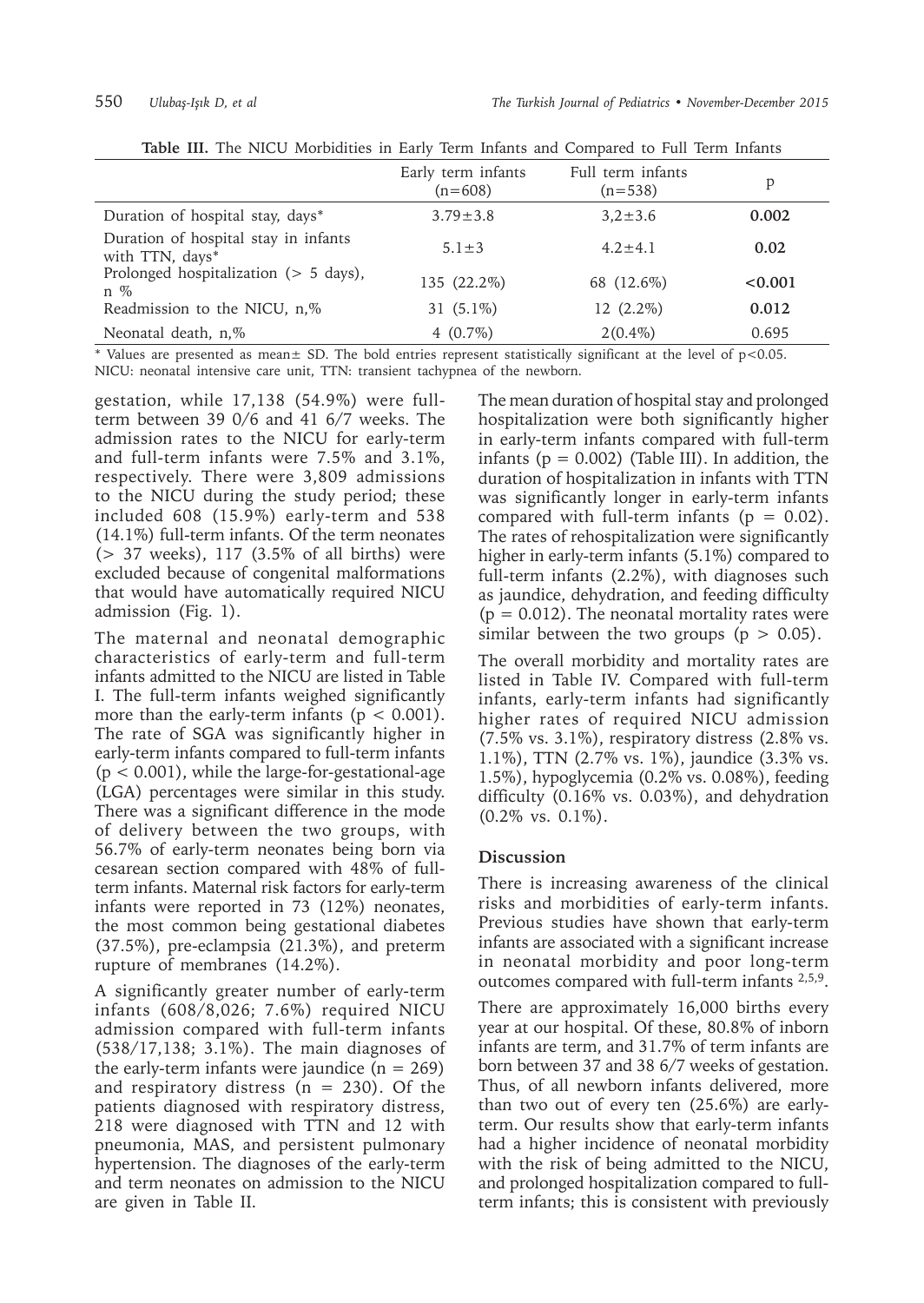| Variable                                    | Early term infants<br>$(n=8,026)$ | Full term infants<br>$(n=17, 138)$ | p       |
|---------------------------------------------|-----------------------------------|------------------------------------|---------|
| % of all births                             | 25.7%                             | 54.9%)                             | < 0.001 |
| NICU admission (n, %)                       | 608 (7.5%)                        | 538 (3.1%)                         | < 0.001 |
| Respiratory distress (n, %)                 | 230 (2.8%)                        | 197 $(1.1\%)$                      | < 0.001 |
| Transient tachypnea of the newborn $(n, %)$ | 217 (2.7%)                        | 181 (1%)                           | < 0.001 |
| Only oxygen supplement $(n, %)$             | 186 (2.3%)                        | 162 (0.9%)                         | < 0.001 |
| NCPAP $(n, \%)$                             | 27 (0.3%)                         | 34 (0.19%)                         | 0.059   |
| Intubation, ventilation support $(n, %)$    | $10(0.12\%)$                      | $8(0.04\%)$                        | 0.068   |
| Jaundice $(n, %)$                           | 269 (3.3%)                        | 262 (1.5%)                         | < 0.001 |
| Hypoglycemia (n, %)                         | $19(0.2\%)$                       | 15 (0.08%)                         | 0.011   |
| Feeding difficulty $(n, %)$                 | 13 (0.16%)                        | $6(0.03\%)$                        | 0.007   |
| Sepsis (n, %)                               | $12(0.14\%)$                      | 15 (0.08%)                         | 0.203   |
| Dehydration $(n, %)$                        | $21(0.2\%)$                       | 19 $(0.1\%)$                       | 0.016   |
| Neonatal mortality $(n, %)$                 | $4(0.04\%)$                       | 2 $(0.01\%)$                       | 0.146   |

**Table IV.** Overall Admission Morbidity and Mortality Rates of Early Term and Full Term Infants

The bold entries represent statistically significant at the level of  $p<0.05$ .

NICU: neonatal intensive care unit, NCPAP: nasal continuous positive airway pressure

reported findings2,15,16. In addition, early-term infants admitted to the NICU experienced a significantly higher readmission rate during the neonatal period compared with full-term neonates.

The rate of cesarean section was significantly higher in early-term infants compared with fullterm infants, and this was a contributory factor for prolonged hospitalization and increased respiratory distress on admission in these cases. It is well established that cesarean delivery in term neonates is associated with an increase in neonatal morbidity and admission to the NICU17,18. However, in recent studies, GA has been determined to be a strong predictor of neonatal morbidity<sup>2,19</sup>. Our country has one of the world's highest rates of cesarean sections, with the procedure accounting for approximately 48% of all births20. In contrast, statistical data from the World Health Organization suggest that the 'ideal rate' of cesarean section deliveries is 15%<sup>21</sup>. The Ministry of Health has recently taken various measures to decrease the number of cesarean sections in Turkey.

Most early-term infants weighed at least 2,500 g at birth and appeared mature, giving false confidence to the clinicians and parents. In fact, these newborns were physiologically immature. Our results support this opinion given the higher rate of NICU admission, significantly greater incidence of TTN and jaundice requiring phototherapy, lower blood glucose levels, and feeding difficulties (Table IV).

The ACOG advises that all elective cesarean sections and non-medically indicated deliveries be deferred until after 39 weeks of gestation, unless medically justified<sup>22</sup>. However, the rate of cesarean sections was higher in early-term deliveries in the present study. Unfortunately, we are not aware of the rates of elective cesareans at our hospital. Although the percentage of elective cesarean sections could not be determined for early-term infants delivered by cesarean section, our results support the recommendation of the ACOG.

More early-term infants than term infants were classified as SGA. The rate of SGA was significantly higher in early-term infants compared to full-term infants, while the percentage of those classified as LGA were similar in our study. Sengupta et al.<sup>2</sup> reported that the percentage of infants classed as SGA or LGA was significantly higher for the earlyterm group.

Recently, Bates et al. $6$  reported that early-term infants had lung immaturity relative to an increase in the incidence of respiratory distress syndrome, the need for respiratory support, and TTN, irrespective of documented fetal lung maturity. In addition, published data suggest that delivery at 37 or 38 weeks of gestation is associated with an increased rate of respiratory morbidity, TTN, and surfactant use compared with pregnancies delivered at  $> 39$  weeks<sup>19, 23</sup>. There was also an increased rate of respiratory distress and TTN among early-term infants in